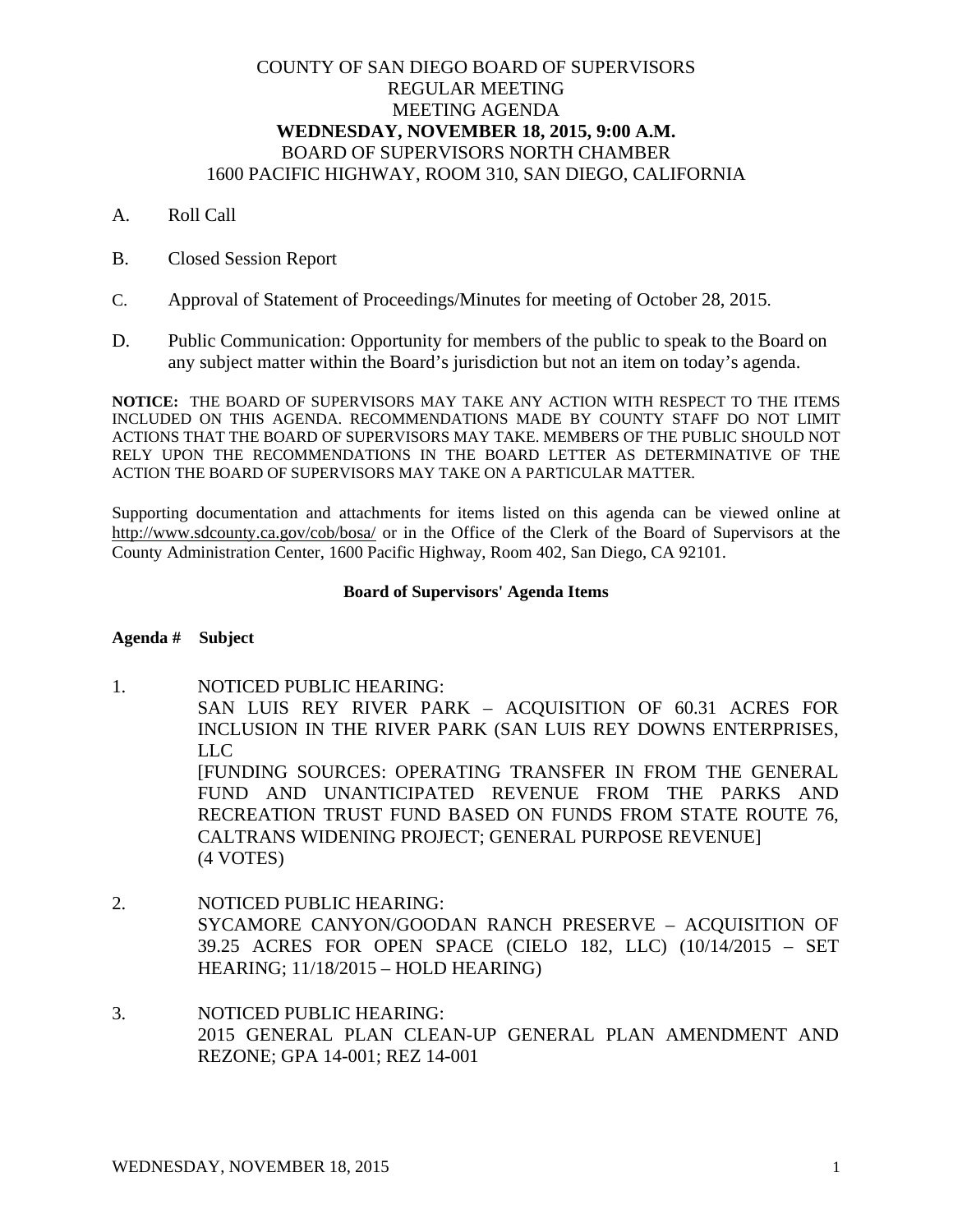- 4. ESTABLISHING URBAN AGRICULTURE INCENTIVE ZONES IN SAN DIEGO **COUNTY**
- 5. ESTABLISH APPROPRIATIONS, AMEND EXISTING GRANT AGREEMENT, ACCEPT GRANT FUNDS FROM THE SAN DIEGO RIVER CONSERVANCY TO CONSTRUCT THE HELIX FLUME TRAIL, AND ADOPT A MITIGATED NEGATIVE DECLARATION FOR THE PROJECT [FUNDING SOURCE: GRANT FROM THE SAN DIEGO RIVER CONSERVANCY] (4 VOTES)
- 6. ADVERTISE AND AWARD A CONSTRUCTION CONTRACT FOR GUARDRAIL MAINTENANCE FISCAL YEAR 2015-16 [FUNDING SOURCE: HIGHWAY USER TAX ACCOUNT]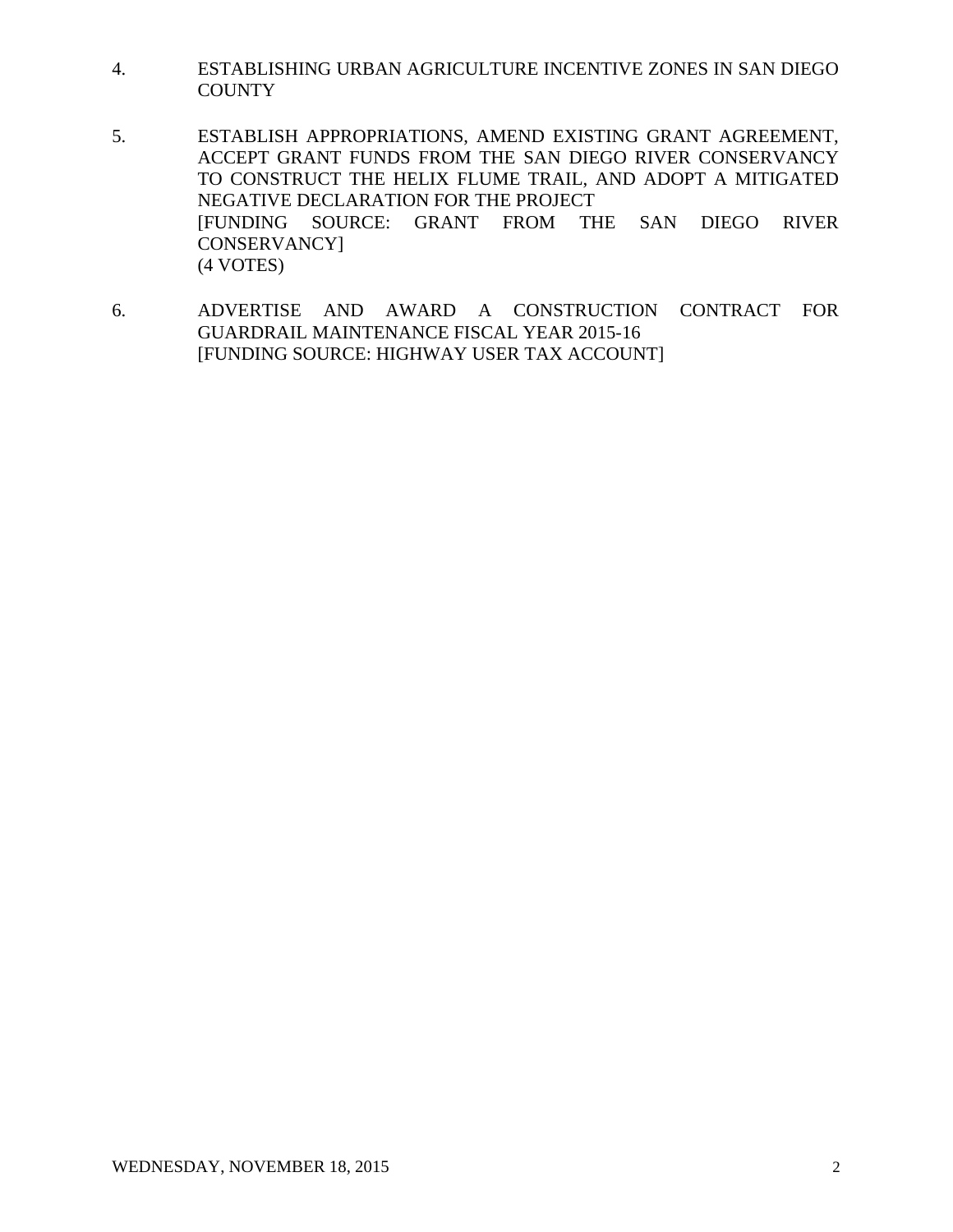# **1. SUBJECT: NOTICED PUBLIC HEARING: SAN LUIS REY RIVER PARK – ACQUISITION OF 60.31 ACRES FOR INCLUSION IN THE RIVER PARK (SAN LUIS REY DOWNS ENTERPRISES, LLC) (DISTRICT: 5)**

### **OVERVIEW:**

On September 16, 2015 (2) the Board of Supervisors continued the item to November 18, 2015 at 9:00 a.m.

The County has identified approximately 60.31 acres in the Bonsall area available for acquisition to add to the planned San Luis Rey River Park. The property is located north of Camino del Rey and east of State Route 76 (57th Edition Thomas Guide page 1068, A-1) within the approved San Luis Rey River Park Master Plan core study area. As planned, the park as a whole will help preserve the sensitive habitat along the river and offer both active and passive recreational opportunities, including non-motorized, multi-use trails and sports fields. The 60.31-acre property and an adjacent 1.61-acre property under separate ownership will be considered for future, as yet unplanned, recreational facilities. Pursuant to Government Code Section 25350.60 and County Administrative Code Section 73, the acquisition of the 1.61-acre parcel will be completed administratively as its assessed value is expected to be less than \$250,000.

On July 22, 2015, the Board set a hearing for September 16, 2015. On September 16, 2015 the Board continued the item to November 18, 2015 to provide time for further research into future road improvements that could affect a small portion of the property under consideration. If the road improvements are funded, DPW will evaluate purchasing necessary road right of way from DPR. DPR will take into consideration the location of the road improvements in future planning of the river park. Today, after making the necessary findings, the Board is requested to approve the purchase of Assessor's Parcel Numbers 126-230-14, -67 and 126-060-43 from San Luis Rey Downs Enterprises, LLC at the appraised value of \$3,166,275.

### **FISCAL IMPACT:**

Funds for this request are partially included in the Fiscal Year 2015-2016 Operational Plan for the Capital Outlay Fund. If approved, this request will result in costs of \$3,423,575 for Capital Project 1007108, San Luis Rey River Park Acquisition itemized as follows: \$3,166,275 for 60.31-acre property acquisition; \$53,800 for staff, appraisal and ancillary costs to complete the transaction; \$3,500 for closing and title costs; and \$200,000 for the purchase of 1.61 acres (including the property acquisition, staff, appraisal, ancillary, closing, and title costs). The funding sources are an Operating Transfer In from the General Fund (\$3,310,579.19) and unanticipated revenue from the Parks and Recreation Trust Fund based on funds from State Route 76, Caltrans widening project (\$112,995.81), associated Board action June 29, 2011 (05).

If approved, this request will also result in costs of \$181,000 for Capital Project 1019796, San Luis Rey Land Improvements. The one-time land protection costs of \$181,000 include vegetation management and installation of or rehabilitation of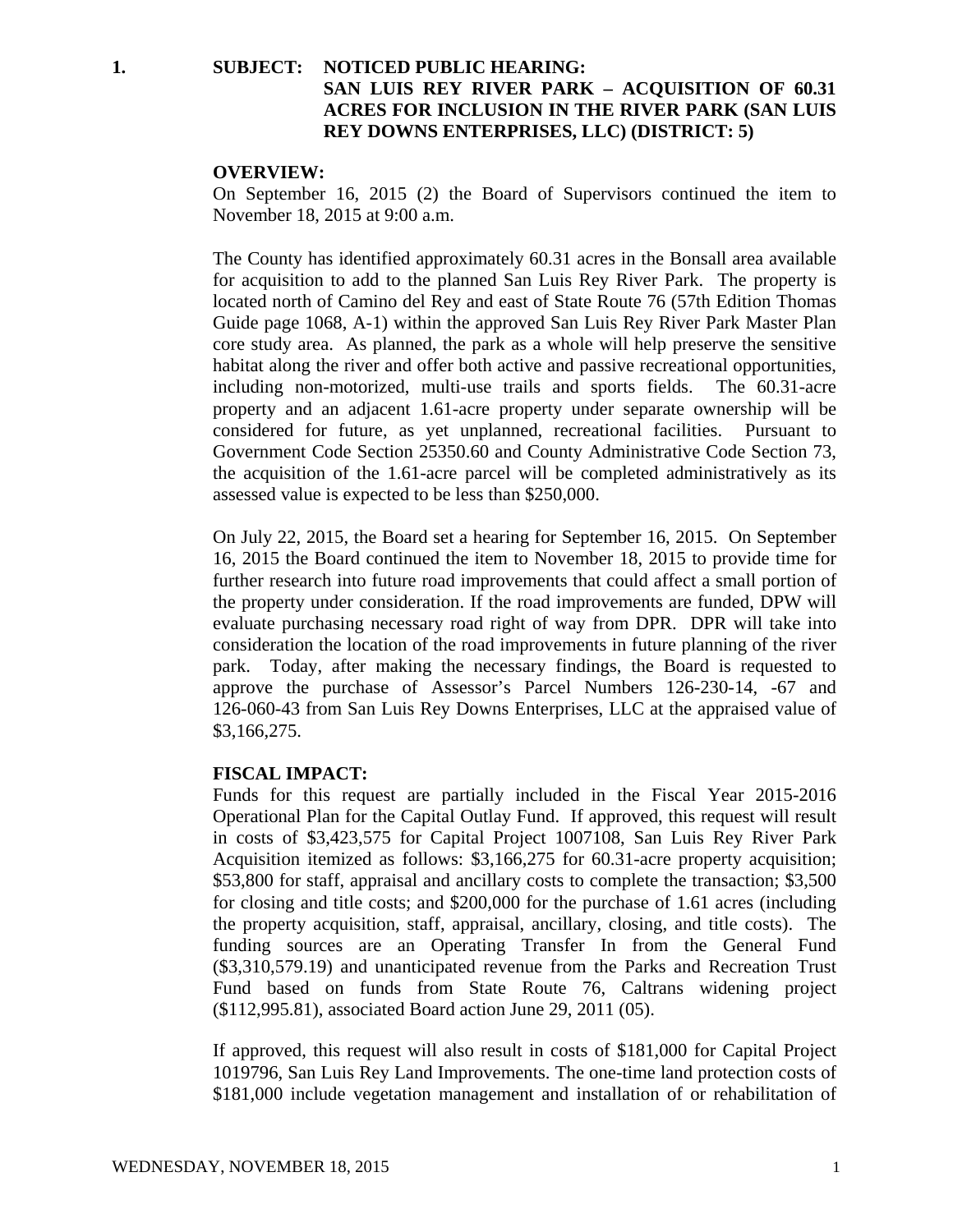existing fencing, gates, signage, lighting, and removal of a structure on site due to unsafe conditions. The funding source is unanticipated revenue from the Parks and Recreation Trust Fund based on funds from State Route 76, Caltrans widening project (\$181,000).

Funds for this request are not included in the Fiscal Year 2015-16 Operational Plan for the Department of Parks and Recreation. If approved, this request will result in costs and revenue of \$69,000 for maintenance of the existing water well, septic system, and a building on the property. The funding source is unanticipated revenue from the Parks and Recreation Trust Fund based on funds from State Route 76, Caltrans widening project (\$69,000).

Beginning in Fiscal Year 2017-18, it is anticipated that the total annual management costs for the San Luis Rey River Park will be \$135,000. In addition, there will be an estimated annual cost of \$2,139 for fixed charge assessment including vector control and water standby charges. The funding source will be General Purpose Revenue and will be provided for in future Operational Plans in the Department of Parks and Recreation.

There will be no change in current year net General Fund cost and no additional staff years.

# **BUSINESS IMPACT STATEMENT:** N/A

# **RECOMMENDATION: CHIEF ADMINISTRATIVE OFFICER**

1. Find that the Final Program Environmental Impact Report (FPEIR) on file in the Department of Parks and Recreation for the San Luis Rey River Park Master Plan, dated September 24, 2008, State Clearinghouse #2006051074, was completed in compliance with the California Environmental Quality Act (CEQA) and State and County CEQA Guidelines, that the Board of Supervisors has reviewed and considered the information contained therein before approving the project, that the FPEIR reflects the independent judgment and analysis of the Board of Supervisors and:

Find that there are no changes in the project or in the circumstances under which the project is undertaken that involve significant new environmental impacts which were not considered in the previously certified FPEIR, dated September 24, 2008, that there is no substantial increase in the severity of previously identified significant effects, and that no new information of substantial importance has become available since said FPEIR was certified as explained in the Environmental Review Update Checklist dated June 17, 2015.

2. Cancel appropriations of \$210,000 and related Operating Transfer from the General Fund in the Multiple Species Conservation Program Acquisition Fund, to provide funding for San Luis Rey Downs Enterprises, LLC Acquisition.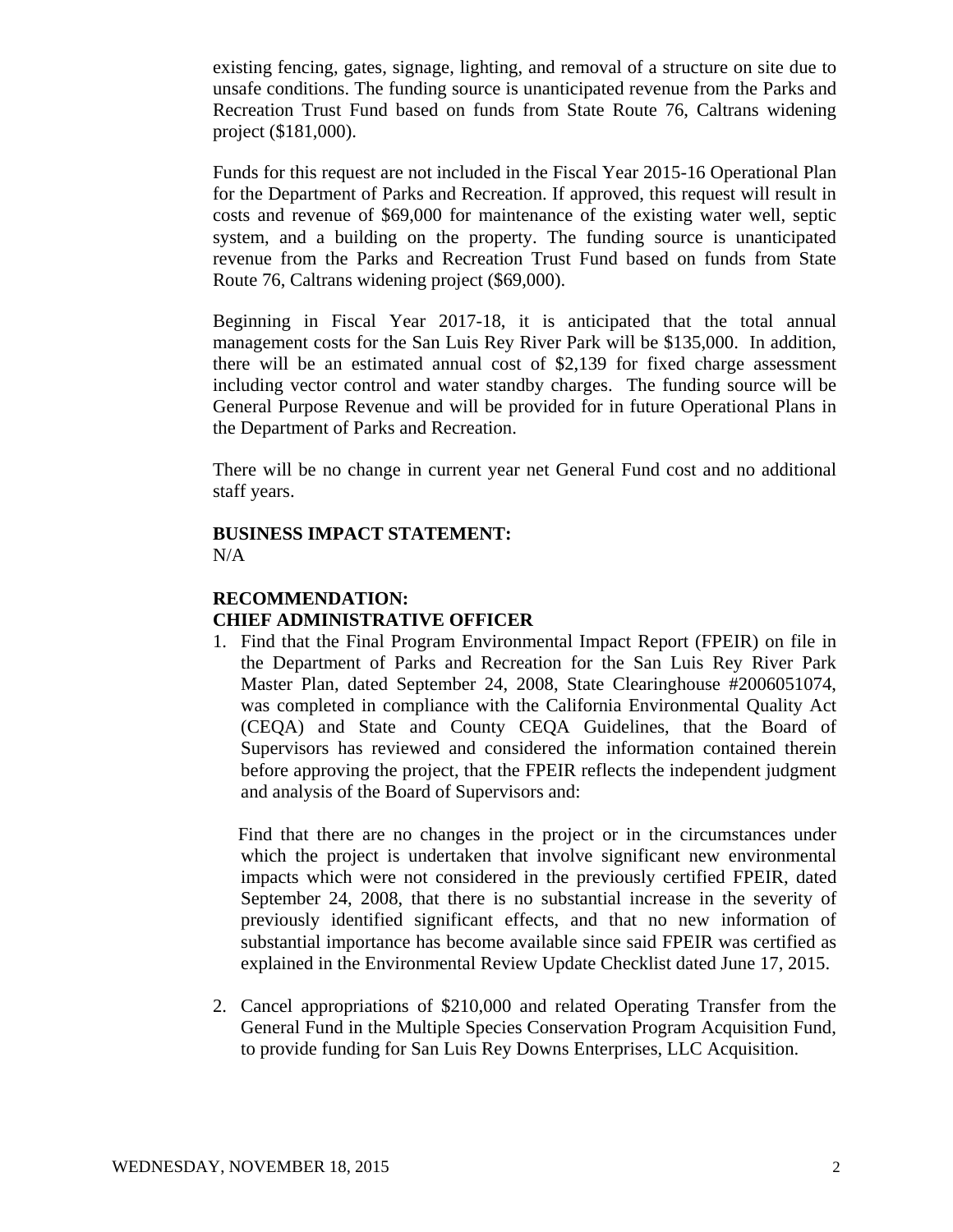- 3. Establish appropriations of \$322,995.81 in the Capital Outlay Fund for Capital Project 1007108, San Luis Rey River Park Acquisition based on an Operating Transfer In from the General Fund (\$210,000) and unanticipated revenue from the Parks and Recreation trust fund (\$112,995.81). **(4 VOTES)**
- 4. Establish appropriations of \$181,000 in the Capital Outlay Fund for Capital Project 1019796, San Luis Rey Land Improvements based on unanticipated revenue from the Parks and Recreation trust fund. **(4 VOTES)**
- 5. Establish appropriations of \$69,000 in the Department of Parks and Recreation, Services and Supplies for maintenance costs related to San Luis Rey Downs Enterprises, LLC property based on unanticipated revenue from the Parks and Recreation trust fund. **(4 VOTES)**
- 6. Authorize the Director, Department of General Services to execute two originals of the Purchase and Sale Agreement and Joint Escrow Instructions for the purchase of 126-230-14, -67 and 126-060-43 from San Luis Rey Downs Enterprises, LLC for the appraised value of \$3,166,275.
- 7. Authorize the Director, Department of General Services, or designee, to execute all escrow related documents necessary to complete the purchase of the property.

# **2. SUBJECT: NOTICED PUBLIC HEARING: SYCAMORE CANYON/GOODAN RANCH PRESERVE – ACQUISITION OF 39.25 ACRES FOR OPEN SPACE (CIELO 182, LLC) (10/14/2015 – SET HEARING; 11/18/2015 – HOLD HEARING) (DISTRICT: 2)**

## **OVERVIEW:**

On October 14, 2015 (5), the Board of Supervisors set a Hearing for November 18, 2015.

The County has identified 39.25 acres in the unincorporated area near Poway west of State Route 67 and south of Scripps Poway Parkway available for inclusion in the Sycamore Canyon/Goodan Ranch Preserve  $(57<sup>th</sup>$  Edition Thomas Guide page 1191, E-6). The proposed acquisition of this property will preserve very high quality chaparral and coastal sage scrub habitat within the Pre-Approved Mitigation Area (PAMA) of the Multiple Species Conservation Program (MSCP) South County Subarea Plan. Subject to future funding and environmental review, the property may also provide a suitable connection for the Trans County Trail. The property, which is owned by Cielo 182, LLC, was appraised at \$541,000.

Today's request requires two steps. On October 14, 2015, it is requested that the Board set a hearing for November 18, 2015, and direct the Clerk of the Board to provide public notice of the hearing. If the Board takes the actions recommended for October 14, 2015, then on November 18, 2015, after making the necessary findings, the Board is requested to approve the purchase of the 39.25-acre parcel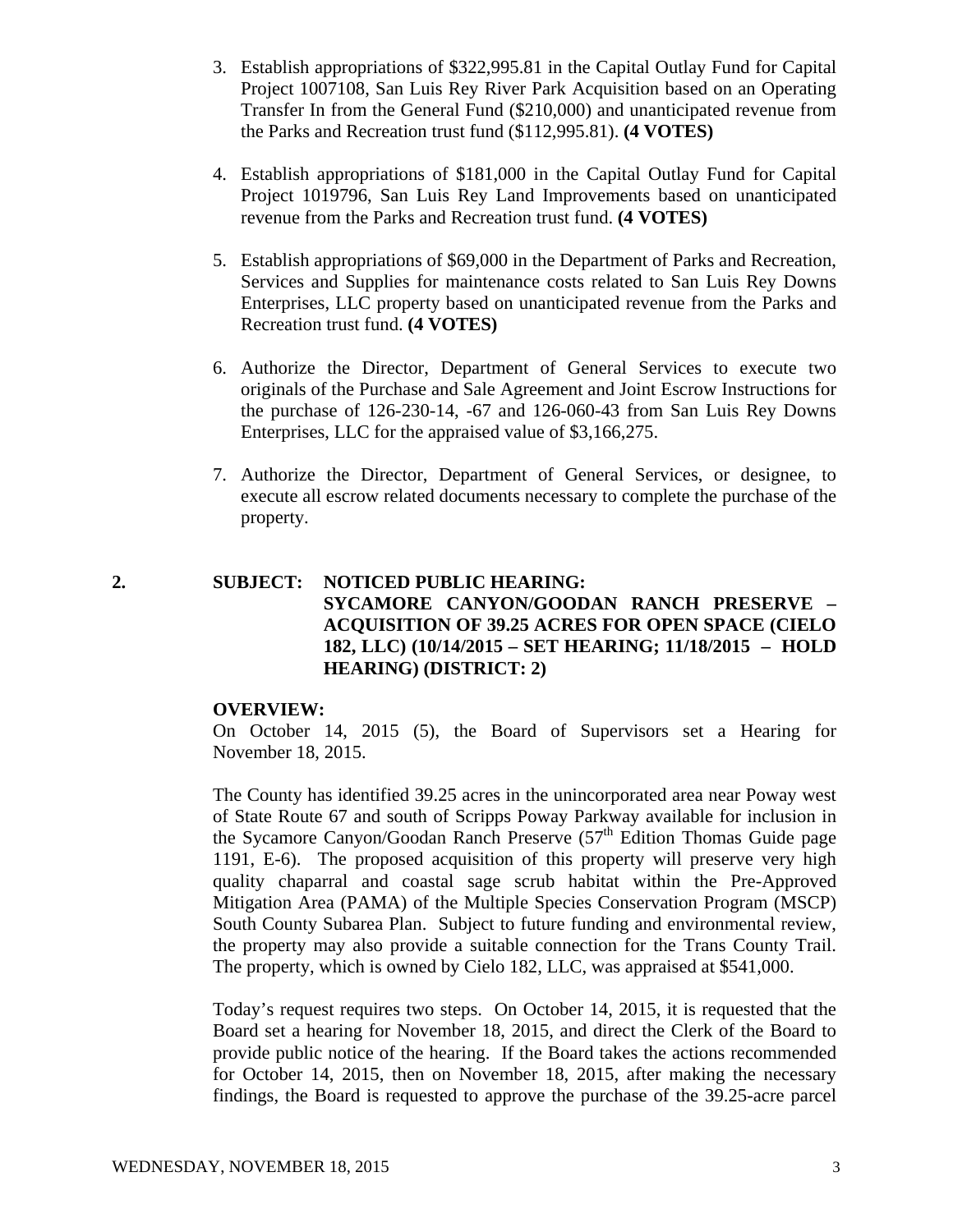identified as Assessor Parcel Number 324-040-07 and -08 from Cielo 182, LLC for the appraised value of \$541,000.

### **FISCAL IMPACT:**

Funds for this request are included in the Fiscal Year 2015-16 Operational Plan for the Multiple Species Conservation Program (MSCP) Acquisitions Fund. If approved, this request will result in current year costs of \$854,500 itemized as follows: \$541,000 for property acquisition; \$29,000 for staff, appraisal and ancillary costs to complete the transaction; \$2,500 for closing and title costs; and a total of \$282,000 in one-time land protection costs that includes signage and vegetation management (\$3,000), and an update of the Resource Management Plan (\$279,000). The update of the Resource Management plan will include the associated Public Access Plan for this acquisition as well as recent additions to the Sycamore Canyon/Goodan Ranch Preserve.

Total annual cost for land monitoring and management of the 39.25 acres are estimated at \$6,930. In addition, there will be an estimated annual cost of \$502 for fixed charge assessments including vector control. These costs will be absorbed within the Department of Parks and Recreation's existing budget. There will be no change in net General Fund cost and no additional staff years.

### **BUSINESS IMPACT STATEMENT:**  $N/A$

# **RECOMMENDATION: CHIEF ADMINISTRATIVE OFFICER**

- 1. Find that the proposed project is categorically exempt from the California Environmental Quality Act (CEQA) pursuant to State CEQA Guidelines Section 15325 because it involves the acquisition of land to preserve open space.
- 2. Approve the Purchase and Sale Agreement and Joint Escrow Instructions for the purchase of Assessor Parcel Numbers (APNs) 324-040-07 and -08 from Cielo 182, LLC for the appraised value of \$541,000.
- 3. Authorize the Director, Department of General Services, or designee, to execute two originals of the Purchase and Sale Agreement and Joint Escrow Instructions and all escrow and related documents necessary to complete the purchase of APNs 324-040-07 and -08.

# **3. SUBJECT: NOTICED PUBLIC HEARING: 2015 GENERAL PLAN CLEAN-UP GENERAL PLAN AMENDMENT AND REZONE; GPA 14-001; REZ 14-001 (DISTRICTS: ALL)**

#### **OVERVIEW:**

This is a Board of Supervisors (Board) directed effort to address inconsistencies, omissions and other issues discovered during the implementation of the General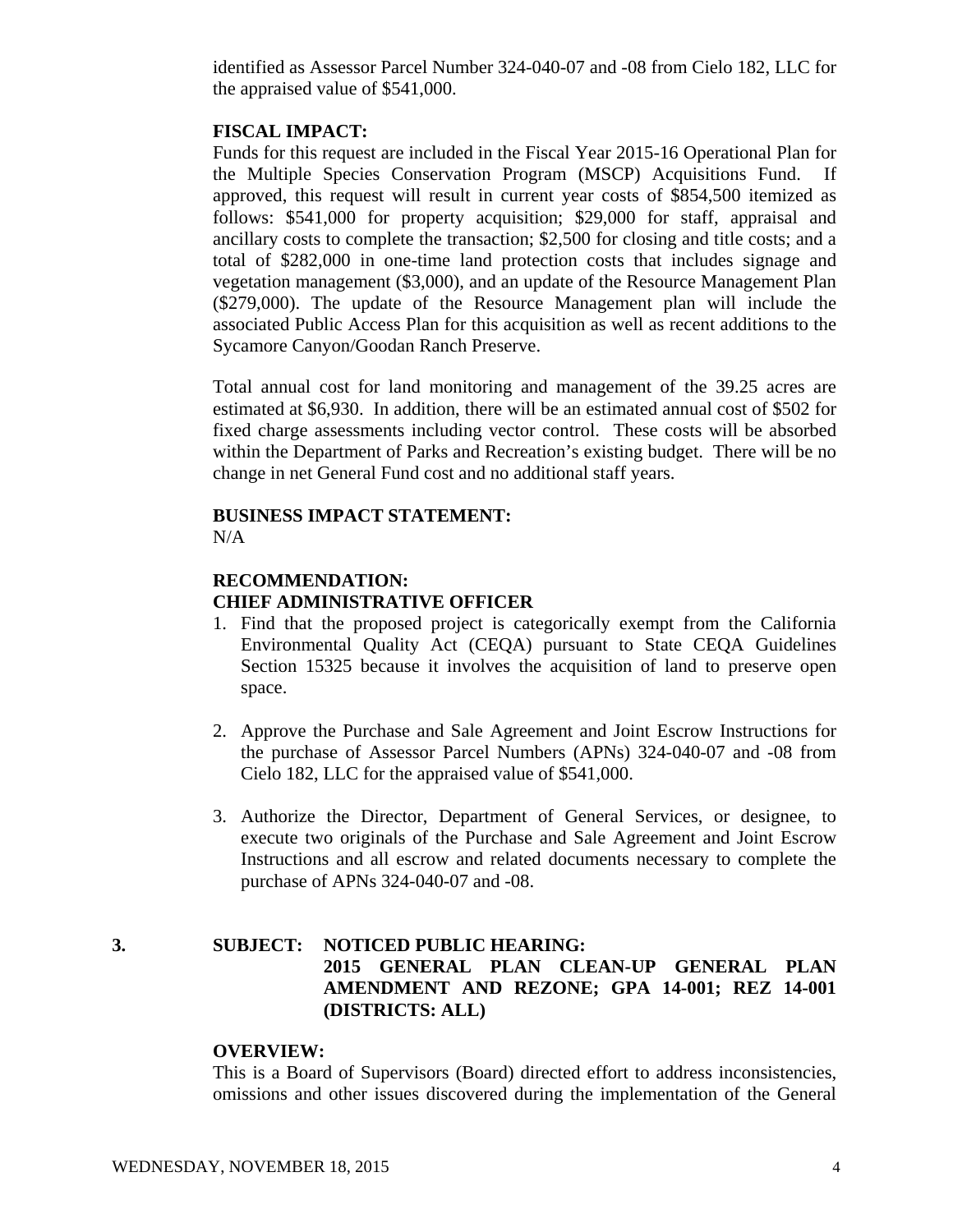Plan. This is the second clean-up cycle since the General Plan Update was approved in 2011. This General Plan Clean-Up General Plan Amendment (GPA) and Rezone includes proposed changes to the Land Use Element, Conservation and Open Space Element, Implementation Plan, Mobility Element Network Appendix, community/subregional plans, Land Use Map, and certain zoning and Regional Category Map changes when necessary for consistency.

## **FISCAL IMPACT:**

There is no fiscal impact associated with today's requested actions on the 2015 General Plan Clean-Up GPA and Rezone. There will be no change in net General Fund costs and no additional staff years.

### **BUSINESS IMPACT STATEMENT:**  $N/A$

## **RECOMMENDATION: PLANNING COMMISSION**

On September 18, 2015, the Planning Commission considered the GPA and Rezone and recommended that the Board:

- 1. Review and consider the information contained in the General Plan Environmental Impact Report (EIR), dated August 3, 2011, on file with Planning & Development Services (PDS) as Environmental Review Number 02-ZA-001, and the Draft Addendum thereto dated September 18, 2015, on file with PDS under Environmental Review Log Number 14-00-001, prior to making its decision on the GPA and Rezone.
- 2. Adopt the attached Resolution entitled: A RESOLUTION OF THE SAN DIEGO COUNTY BOARD OF SUPERVISORS ADOPTING THE 2015 GENERAL PLAN CLEAN-UP GENERAL PLAN AMEMENDMENT; GPA 14-001 (Planning Commission and Valley Center Community Planning Group [CPG] Recommended Resolution for Item VC201 – Attachment A-2, on file with the Clerk of the Board).
- 3. Adopt the attached Resolution entitled: A RESOLUTION OF THE SAN DIEGO COUNTY BOARD OF SUPERVISORS ADOPTING THE 2015 GENERAL PLAN CLEAN-UP GENERAL PLAN AMEMENDMENT; GPA 14-001 – ITEM SD201, which will become operative only after final approval of the detachment by the San Diego Local Agency Formation Commission (LAFCO) (Contingent Resolution – Attachment A-1, on file with the Clerk of the Board).
- 4. Adopt the attached Form of Ordinance entitled: AN ORDINANCE CHANGING THE ZONING CLASSIFICATION OF CERTAIN PROPERTY WITHIN THE COUNTY OF SAN DIEGO RELATED TO THE 2015 GENERAL PLAN CLEAN-UP GENERAL PLAN AMENDMENT AND REZONE (GPA 14-001; REZ 14-001) (Planning Commission and Valley Center CPG Recommended Ordinance for Item VC201 – Attachment C-2, on file with the Clerk of the Board).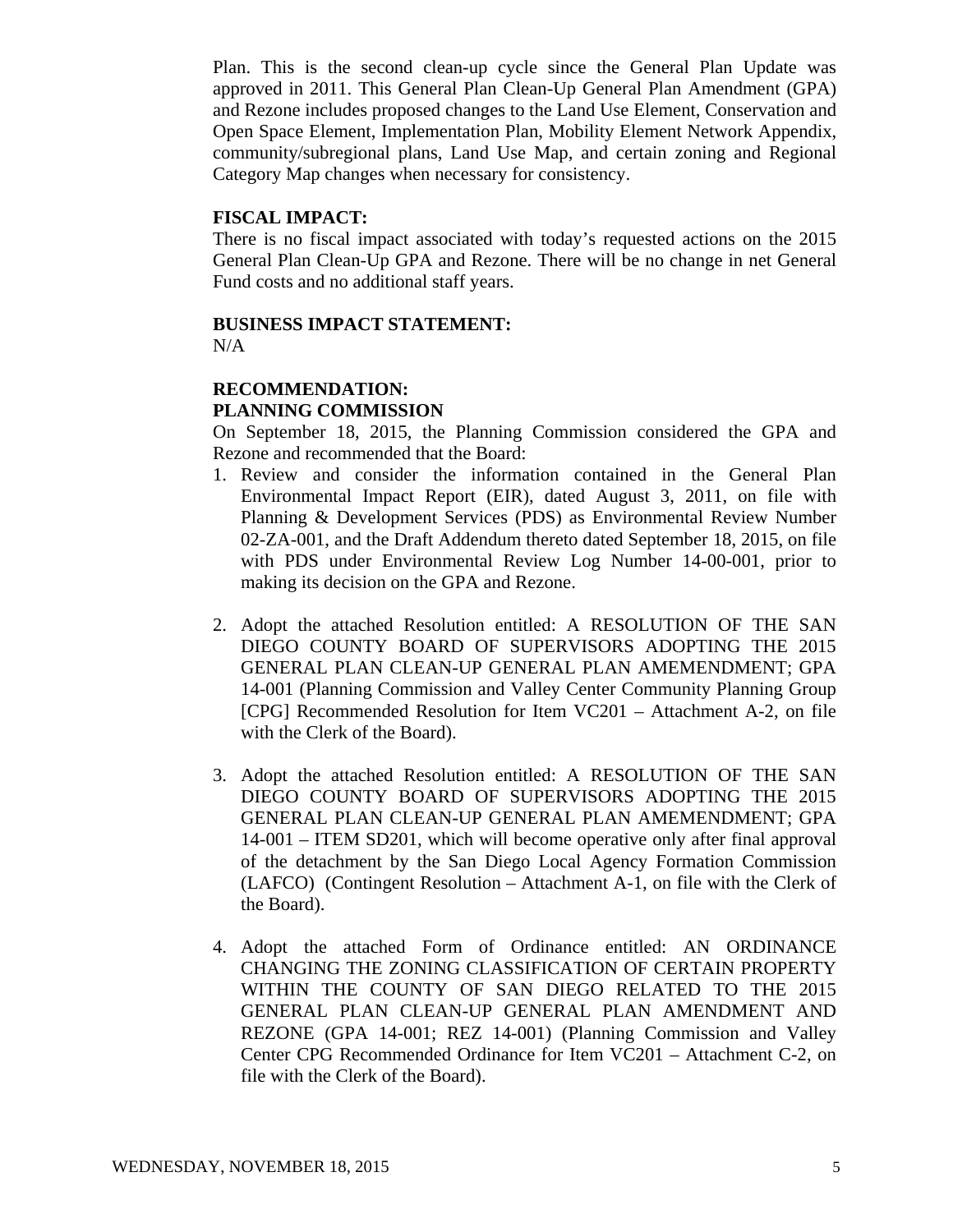5. Adopt the attached Form of Ordinance entitled: AN ORDINANCE CHANGING THE ZONING CLASSIFICATION OF CERTAIN PROPERTY WITHIN THE COUNTY OF SAN DIEGO RELATED TO THE 2015 GENERAL PLAN CLEAN-UP GENERAL PLAN AMENDMENT AND REZONE – ITEM SD201 (GPA 14-001; REZ 14-001), which will become operative only after final approval of the detachment by LAFCO (Contingent Ordinance – Attachment C-1, on file with the Clerk of the Board).

## **PLANNING & DEVELOPMENT SERVICES**

- 1. Review and consider the information contained in the General Plan EIR, dated August 3, 2011, on file with PDS as Environmental Review Number 02-ZA-001, and the Draft Addendum thereto dated September 18, 2015, on file with PDS under Environmental Review Log Number 14-00-001, prior to making its decision on the GPA and Rezone.
- 2. Adopt the attached Resolution entitled: A RESOLUTION OF THE SAN DIEGO COUNTY BOARD OF SUPERVISORS ADOPTING THE 2015 GENERAL PLAN CLEAN-UP GENERAL PLAN AMENDMENT; GPA 14-001 (Staff Recommended Resolution – Attachment A, on file with the Clerk of the Board).
- 3. Adopt the attached Resolution entitled: A RESOLUTION OF THE SAN DIEGO COUNTY BOARD OF SUPERVISORS ADOPTING THE 2015 GENERAL PLAN CLEAN-UP GENERAL PLAN AMENDMENT; GPA 14-001 – ITEM SD201, which will become operative only after final approval of the detachment by LAFCO (Contingent Resolution – Attachment A-1, on file with the Clerk of the Board).
- 4. Adopt the attached Form of Ordinance entitled: AN ORDINANCE CHANGING THE ZONING CLASSIFICATION OF CERTAIN PROPERTY WITHIN THE COUNTY OF SAN DIEGO RELATED TO THE 2015 GENERAL PLAN CLEAN-UP GENERAL PLAN AMENDMENT AND REZONE (GPA 14-001; REZ 14-001) (Staff Recommended Ordinance – Attachment C, on file with the Clerk of the Board).
- 5. Adopt the attached Form of Ordinance entitled: AN ORDINANCE CHANGING THE ZONING CLASSIFICATION OF CERTAIN PROPERTY WITHIN THE COUNTY OF SAN DIEGO RELATED TO THE 2015 GENERAL PLAN CLEAN-UP GENERAL PLAN AMENDMENT AND REZONE – ITEM SD201 (GPA 14-001; REZ 14-001), which will become operative only after final approval of the detachment by LAFCO (Contingent Ordinance – Attachment C-1, on file with the Clerk of the Board).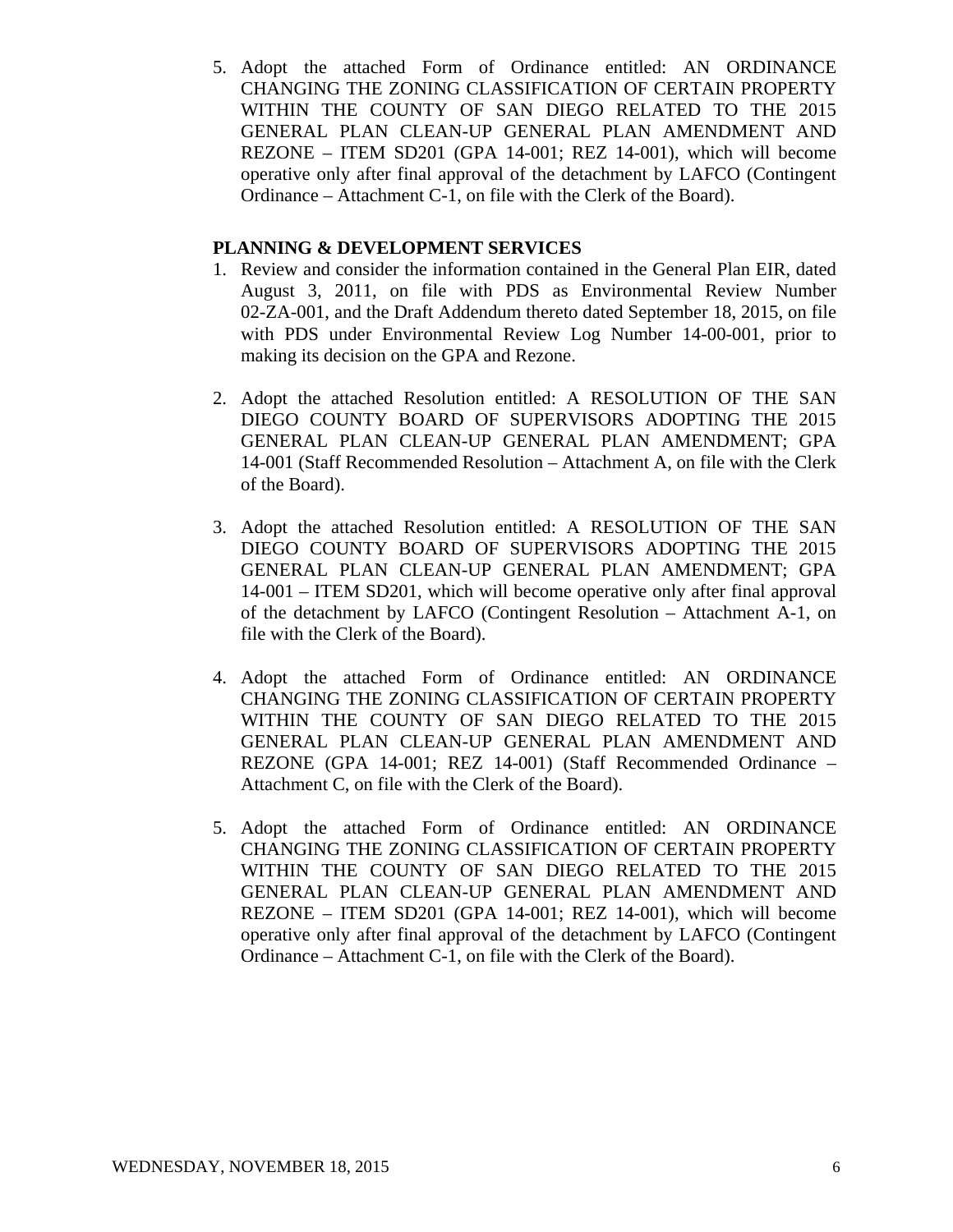## **4. SUBJECT: ESTABLISHING URBAN AGRICULTURE INCENTIVE ZONES IN SAN DIEGO COUNTY (DISTRICTS: ALL)**

### **OVERVIEW:**

On September 28, 2013, Governor Brown signed into law Assembly Bill No. 551 (AB 551), the Urban Agriculture Incentive Zones Act. Similar to the Williamson Act, this bill authorizes counties and/or cities to establish Urban Agriculture Incentive Zones (UAIZs) whereby the county or city and a landowner can enter into a contract to restrict the use of vacant, unimproved or blighted lands for smallscale production of agricultural crops in exchange for a property tax benefit. The owner's land would be assessed at a lower rate, based on the average per-acre land value of irrigated cropland in California. This provides tangible financial incentive for a landowner who may not be interested in immediately developing vacant land.

Today's action will direct the Chief Administrative Officer to create framework criteria for evaluating proposals to establish UAIZs within the unincorporated County as well as in other jurisdictions in San Diego County. This framework should include, but is not limited to, criteria related to the identification of eligible parcels, providing notice to potentially affected taxing entities, and a fiscal impact analysis of the proposal to establish a UAIZ. The action would also direct the CAO to report the criteria to all incorporated cities in San Diego County and the Board of Supervisors within 90 days.

In addition, today's action will direct the Chief Administrative Officer to determine the feasibility of establishing a UAIZ in unincorporated San Diego County using the newly created framework criteria, and report back to the Board with options within 180 days.

### **FISCAL IMPACT:**

There is no fiscal impact associated with this action.

Should the Board of Supervisors adopt the ordinance in the future, or adopt a resolution of approval to establish a UAIZ in an incorporated city, there would be the potential for a reduction in property tax revenue to the County of San Diego, participating incorporated cities and other districts in the tax rate area where the property under the UAIZ contract exists. The extent to which property tax revenue would decrease would depend on the number of property owners that enter into contract with the County or cities and the original assessed value of the parcels under contract.

## **BUSINESS IMPACT STATEMENT:** N/A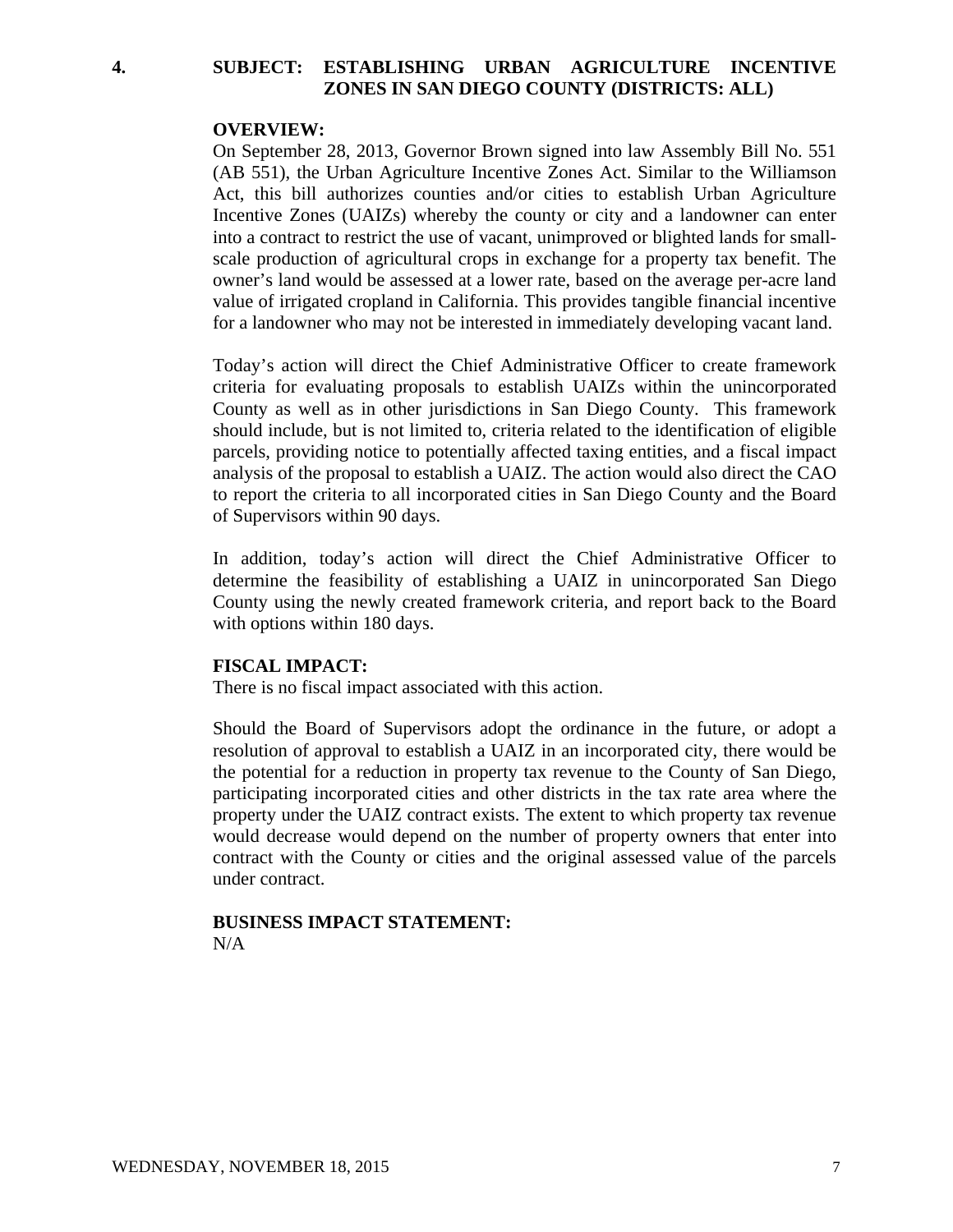# **RECOMMENDATION: SUPERVISOR RON ROBERTS AND SUPERVISOR JACOB**

- 1. Direct the Chief Administrative Officer to create framework criteria for evaluating proposals to establish UAIZs within the unincorporated County as well as in other jurisdictions in San Diego County. This framework should include, but is not limited to, criteria related to the identification of eligible parcels, providing notice to potentially affected taxing entities, and a fiscal impact analysis of the proposal to establish a UAIZ. The Chief Administrative Officer is further directed to report the criteria to all incorporated cities in San Diego County and the Board of Supervisors within 90 days.
- 2. Direct the Chief Administrative Officer to determine the feasibility of establishing a UAIZ in unincorporated San Diego County using the newly created framework criteria, and report back to the Board with options within 180 days.
- **5. SUBJECT: ESTABLISH APPROPRIATIONS, AMEND EXISTING GRANT AGREEMENT, ACCEPT GRANT FUNDS FROM THE SAN DIEGO RIVER CONSERVANCY TO CONSTRUCT THE HELIX FLUME TRAIL, AND ADOPT A MITIGATED NEGATIVE DECLARATION FOR THE PROJECT (DISTRICT: 2)**

# **OVERVIEW:**

The San Diego River Conservancy (SDRC) obtained funding from the California Natural Resources Agency as part of the Proposition 40 California Clean Water, Clean Air, Safe Neighborhood Parks, and Coastal Protection Act of 2002. The San Diego River Conservancy administers a grant program using the Proposition 40 funds for trail development and habitat restoration projects in the vicinity of the San Diego River. The grants are not competitive and do not require a funding match.

The Department of Parks and Recreation (DPR) applied for and was awarded an initial grant of \$214,627 in October 2014 from the SDRC to construct a two-mile segment of trail between El Monte Road and the Lake Jennings Campground trails on Helix Water District lands, known as the Helix Flume Trail (57th Edition Thomas Guide Page 1232, E-2). In September 2015, DPR was made aware of additional funding of \$110,373 from SDRC for this project. Board approval is required for this grant because the new total grant amount of \$325,000 now exceeds the \$250,000 threshold of County Administrative Code Section 123 for Revenue Contracts Not Exceeding \$250,000 Section (a)(1).

This is a request to amend the existing grant agreement with SDRC, establish appropriations, and authorize the Director, Department of Parks and Recreation, or designee, as agent of the County, to conduct all negotiations and execute and submit all documents that may be necessary to accept the grant funds from the SDRC. If approved, construction of the two-mile Helix Flume Trail is anticipated to begin in fall 2015 and be completed in spring 2016.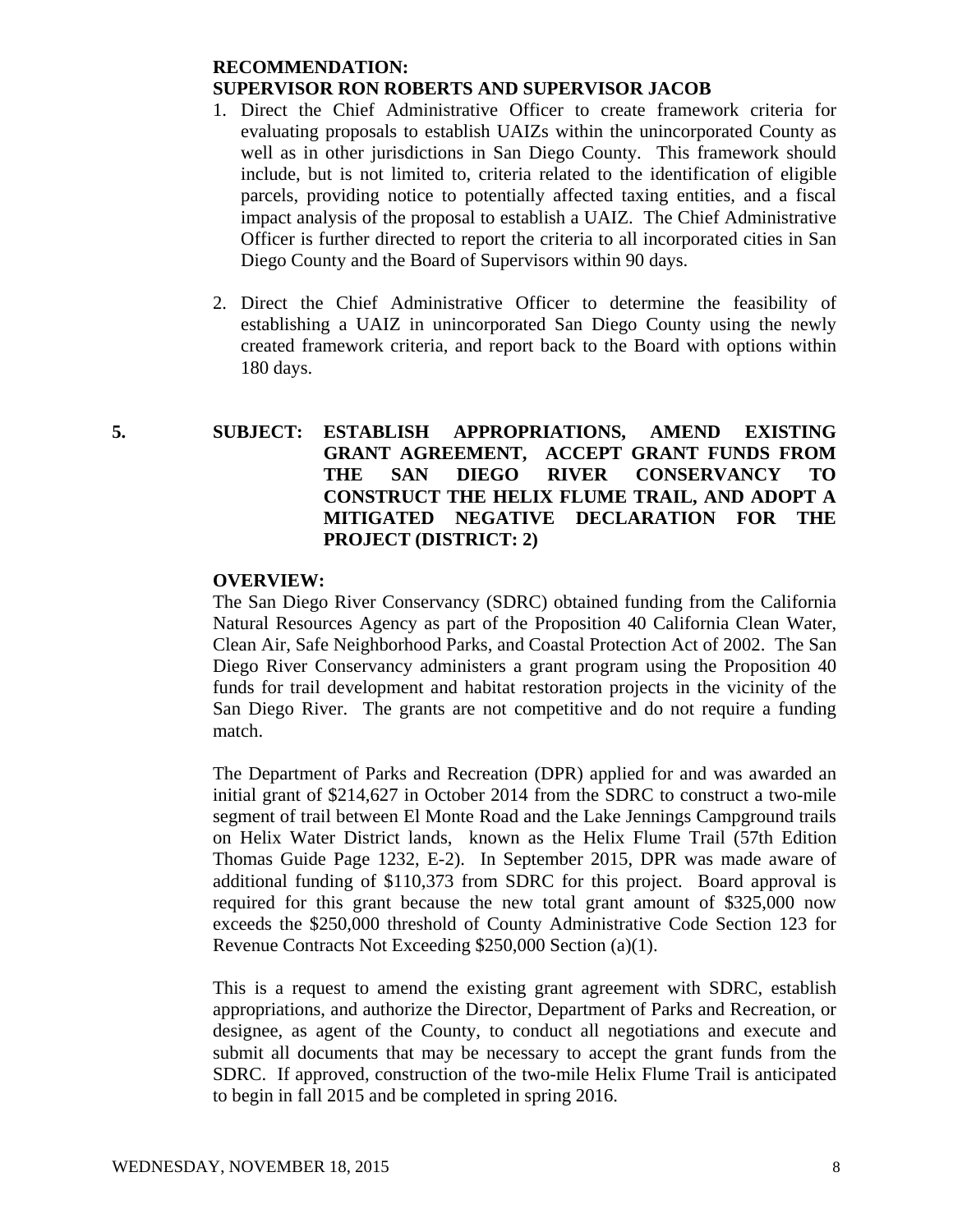# **FISCAL IMPACT:**

Funds for this project are partially included in the Fiscal Year 2015-2016 Operational Plan for the Department of Parks and Recreation. If approved, this request will result in costs and revenue of \$325,000 for the Helix Flume Trail project. Construction costs are estimated to be \$250,000, with the remaining funds of \$75,000 to be used for construction management, project administration, and contingency. The funding source is a grant from the San Diego River Conservancy. No funding match is required for this grant.

There will be no change in net General Fund cost and no additional staff years.

# **BUSINESS IMPACT STATEMENT:**

N/A

# **RECOMMENDATION: CHIEF ADMINISTRATIVE OFFICER**

- 1. Find on the basis of the whole record, that there is no substantial evidence that the proposed project will have a significant effect on the environment. Consider the Mitigated Negative Declaration dated September 14, 2015 and revised November 2, 2015, State Clearinghouse #2015091033 on file with the Department of Parks and Recreation, together with the comments received during public review, and adopt it, finding that it reflects the independent judgment and analysis of the Board of Supervisors.
- 2. Adopt the Mitigation Monitoring and Reporting Program for the project and direct the Director, Department of Parks and Recreation, to implement the mitigation measures identified.
- 3. Approve and authorize an amendment to the existing San Diego River Conservancy grant agreement for an additional \$110,373 for a new grant total of \$325,000.
- 4. Establish appropriations of \$110,373 in the Department of Parks and Recreation for Helix Flume Trail, contingent upon a grant award from the San Diego River Conservancy. **(4 VOTES)**
- 5. Authorize the Director, Department of Parks and Recreation, or designee, as agent of the County, to conduct all negotiations and submit all documents including, but not limited to: applications, contracts, payment requests and, if funds are awarded, to execute the grant agreements, including any extensions or amendments thereof that do not materially impact or alter the grant programs or funding levels.